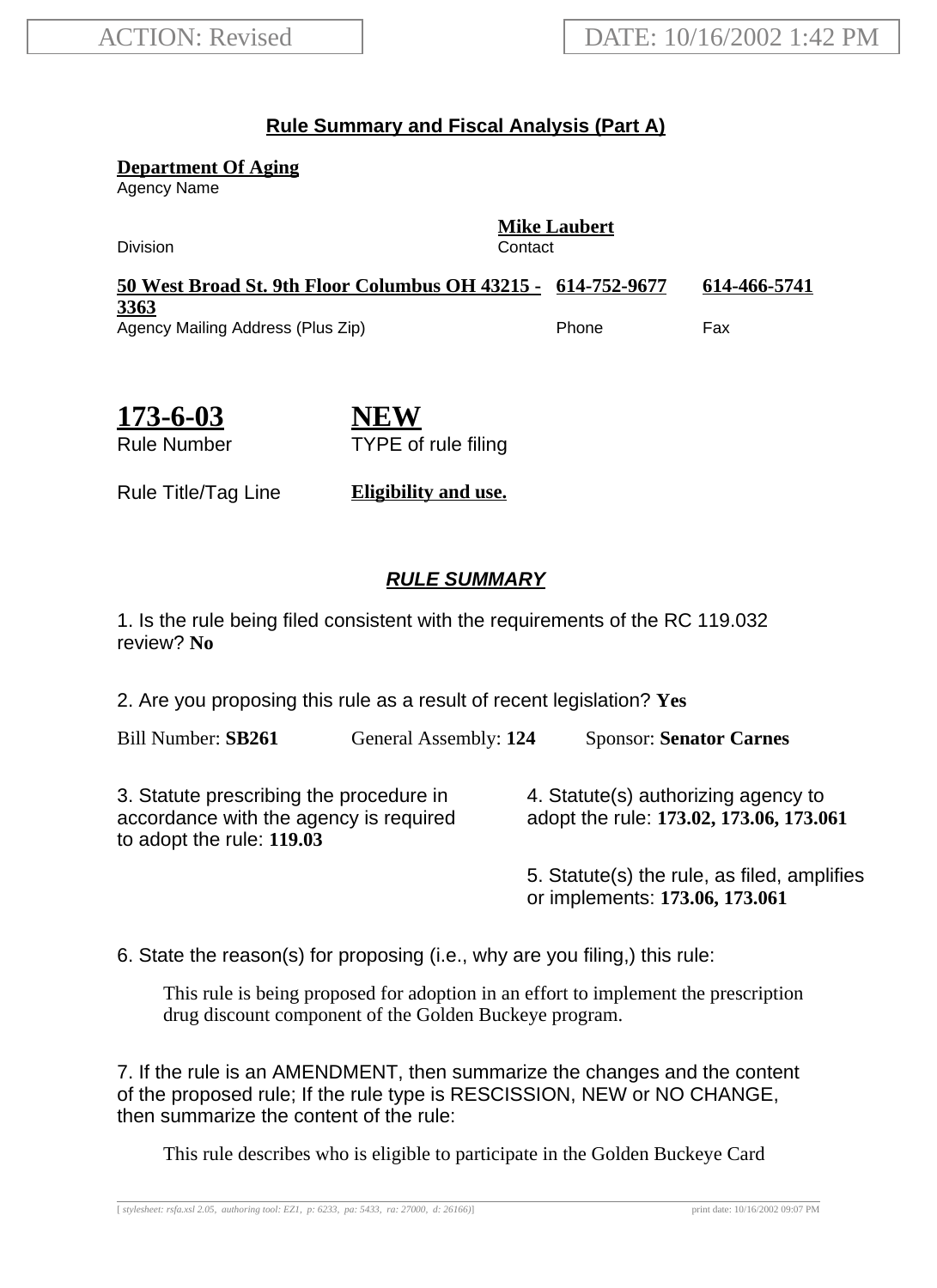program; describes how eligibility can be verified by an applicant wishing to participate in the program; indicates that the card is to be held in perpetuity by the cardholder; prohibits the card from being transferred from one person to another; and requires all cards to be signed by the cardholder in order to be valid.

8. If the rule incorporates a text or other material by reference and the agency claims the incorporation by reference is exempt from compliance with sections 121.71 to 121.74 of the Revised Code because the text or other material is **generally available** to persons who reasonably can be expected to be affected by the rule, provide an explanation of how the text or other material is generally available to those persons:

*This response left blank because filer specified online that the rule does not incorporate a text or other material by reference.*

9. If the rule incorporates a text or other material by reference, and it was **infeasible** for the agency to file the text or other material electronically, provide an explanation of why filing the text or other material electronically was infeasible:

*This response left blank because filer specified online that the rule does not incorporate a text or other material by reference.*

10. If the rule is being **rescinded** and incorporates a text or other material by reference, and it was **infeasible** for the agency to file the text or other material, provide an explanation of why filing the text or other material was infeasible:

*Not Applicable.*

11. If **revising** or **refiling** this rule, identify changes made from the previously filed version of this rule; if none, please state so:

In the first line of paragraph  $(A)(2)$ , the term "disbility" was amended to read "disability".

In the first line of paragraph (C), the term "Verificiation" was amended to read "Verification".

## 12. 119.032 Rule Review Date:

(If you answered NO to question No. 1, provide the scheduled review date. If you answered YES to No. 1, the review date for this rule is the filing date.)